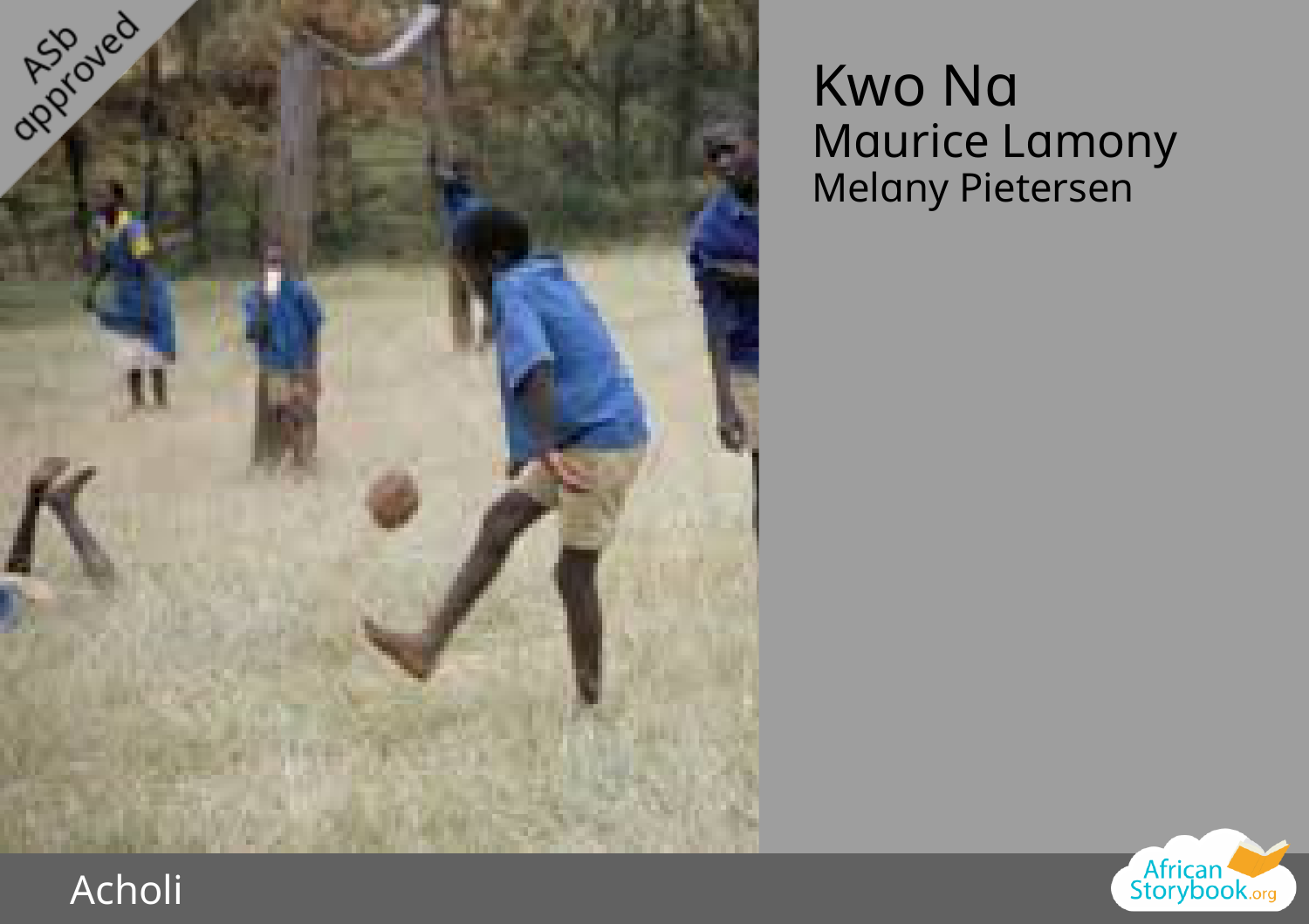

An nyinga kilwongo ni Otim Justin Junior. An awobi me mwaka apar dok abedo Kitgum. An amito bedo lagedo madit ka ceng ma adongo. Ma ono atye i kilac angwen, ono akwano i gang kwan 'Mother Majeri Primary School' ento i mwaka 2016, ki koba i 'St. Jude Primary School' matye i Nakasongola i kabedo ma ki lwongo ni Kakooge.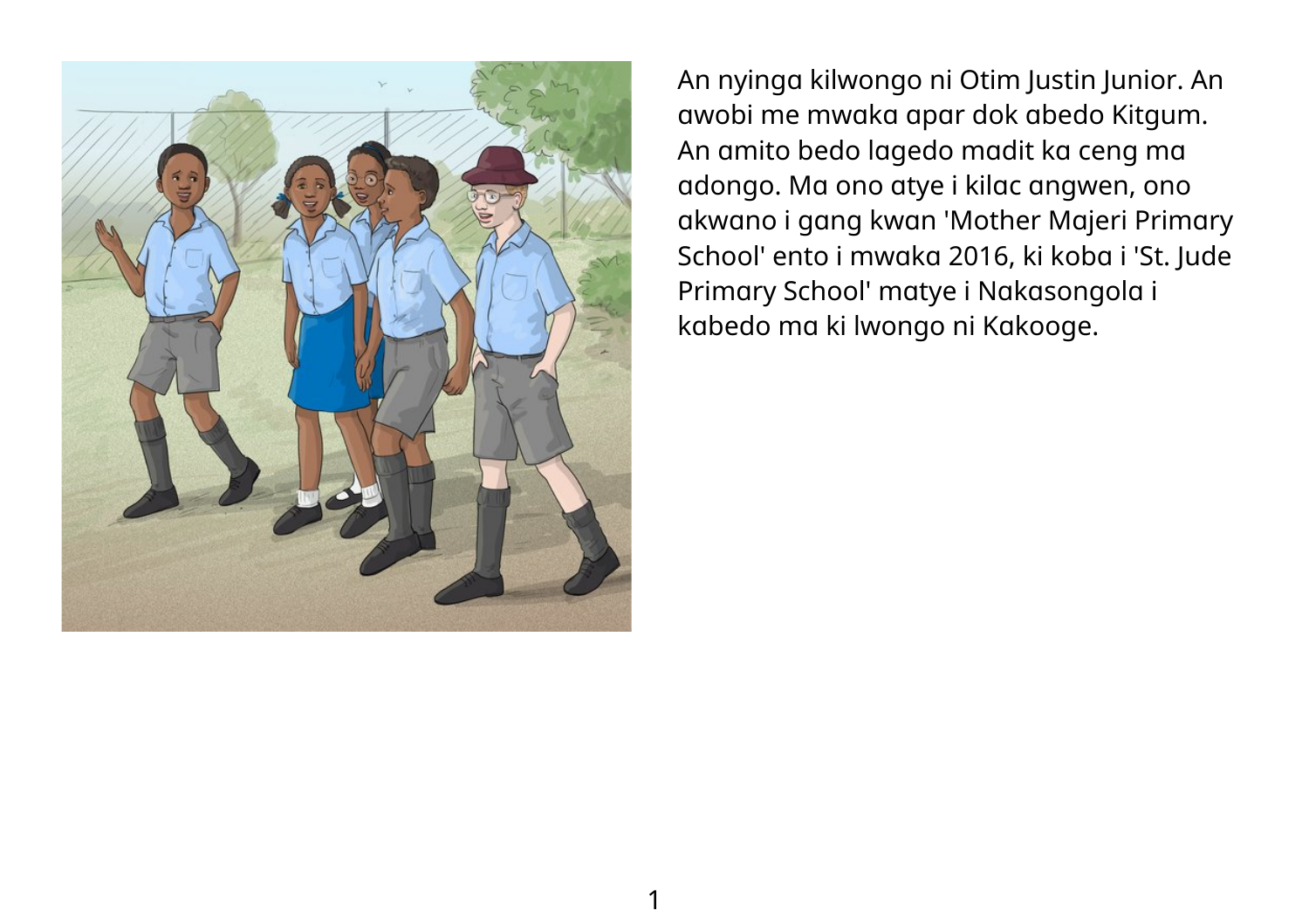

Deka me amara tye gweno ki layata munu ma ki waqngo i moo.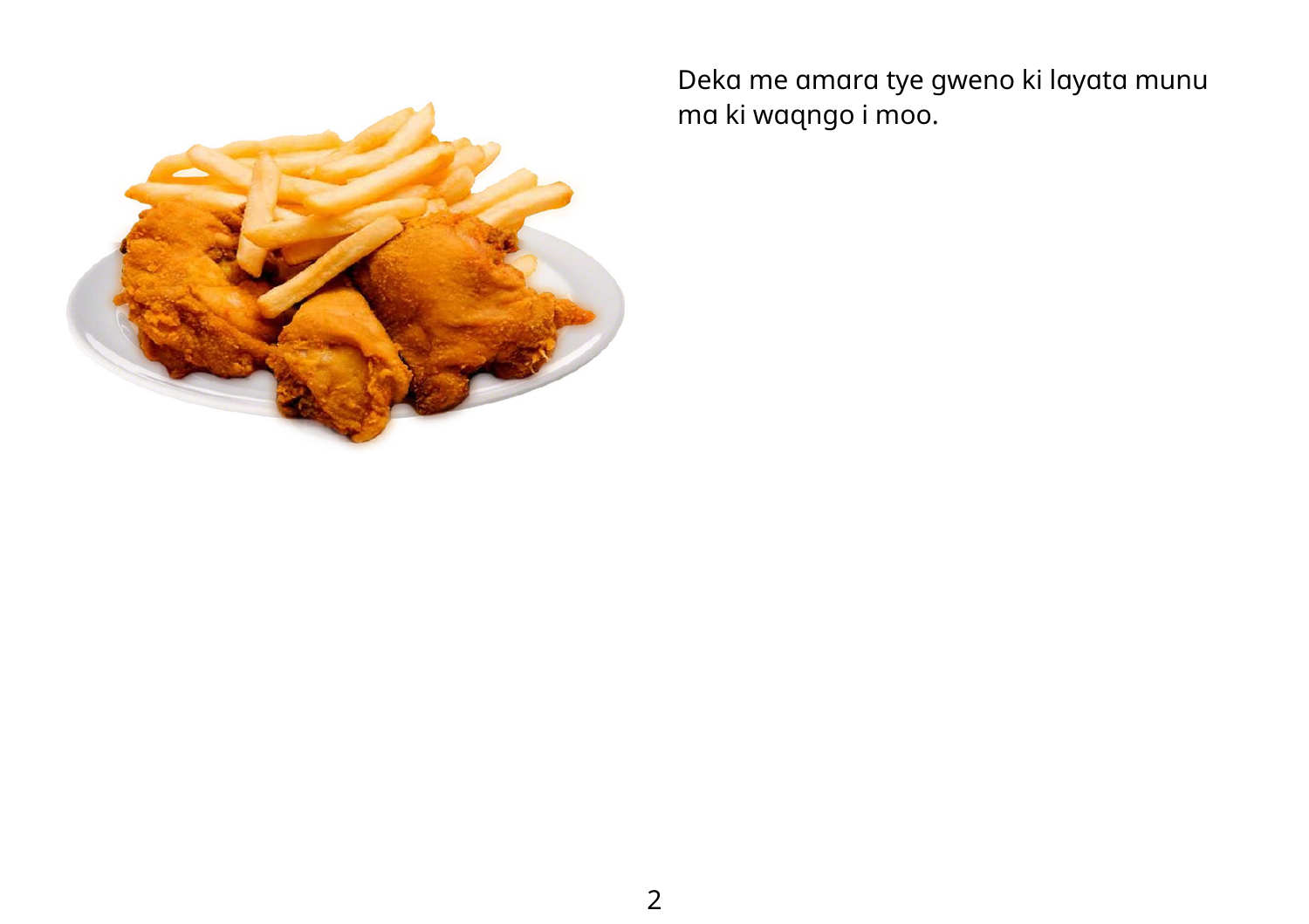

Filim ma me amara ki lwongo ni 'Born to Race'(kinwyalo ka pyem ngwech). Amaro Brian ki i filim eno ni pyen en twero dwoyo motoka ma dwir adada.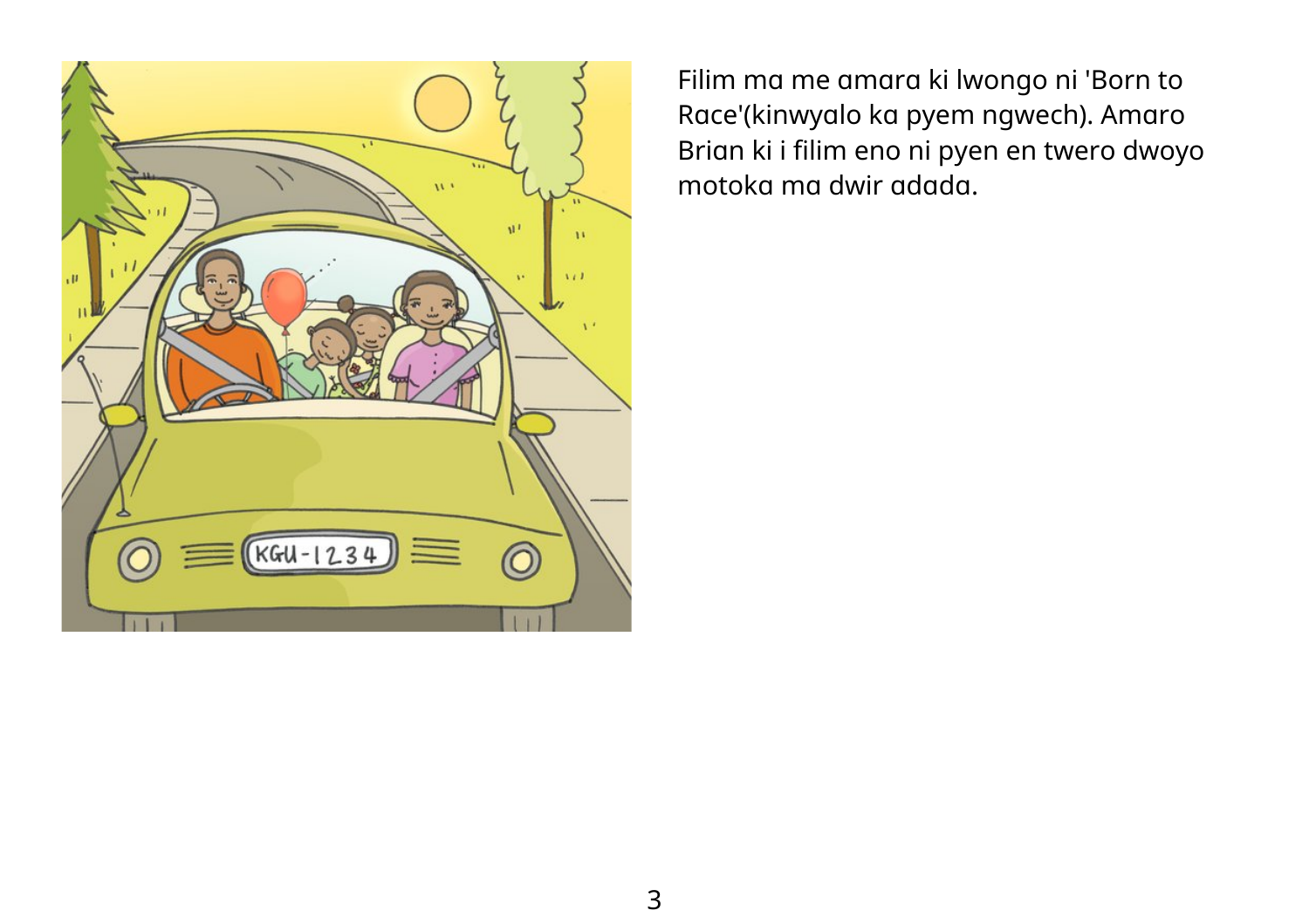

Dul tuku odilo na me amara tye Chelsea. Amito rwate ki latugu Diego Costa ma pwud pe atoo. Amito rwate kede pyen en pango dano ma tye idye bar tugu oko weng.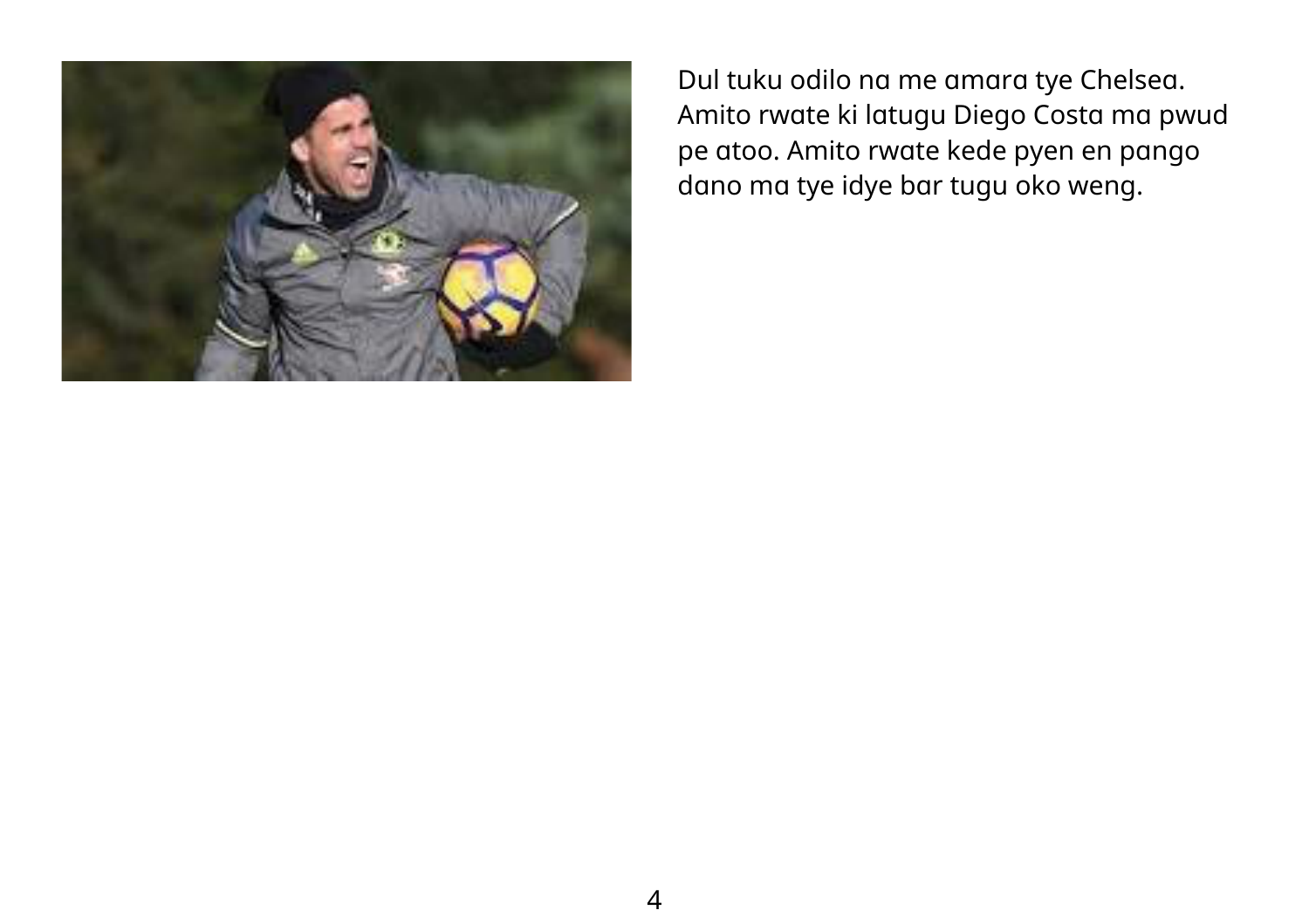

Amito bene rwate ki latela lobo me Kenya, Preciden Uhuru Kenyata.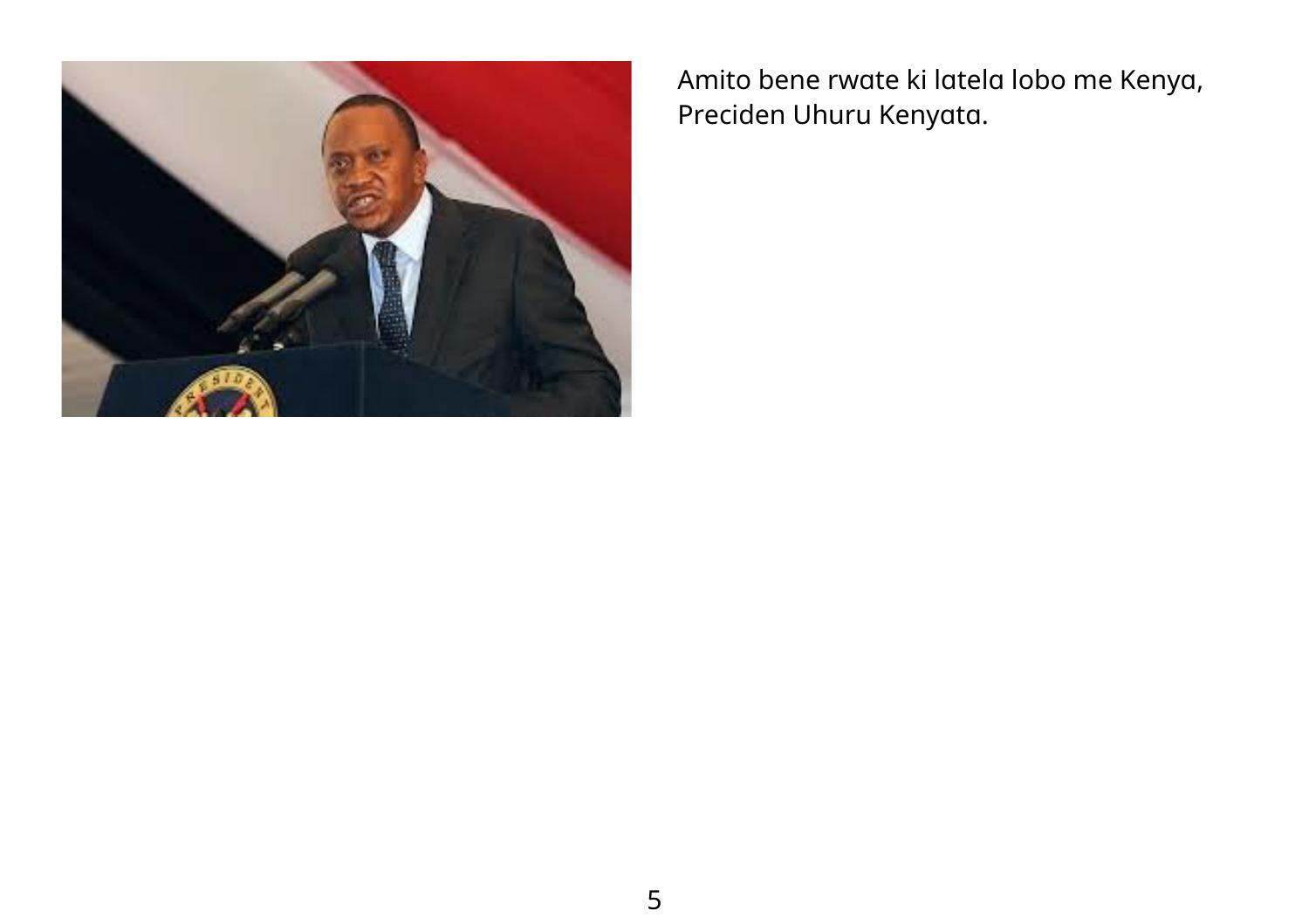

An alworo tibu ento pe alworo dano. Man dong agiki me lok koma.